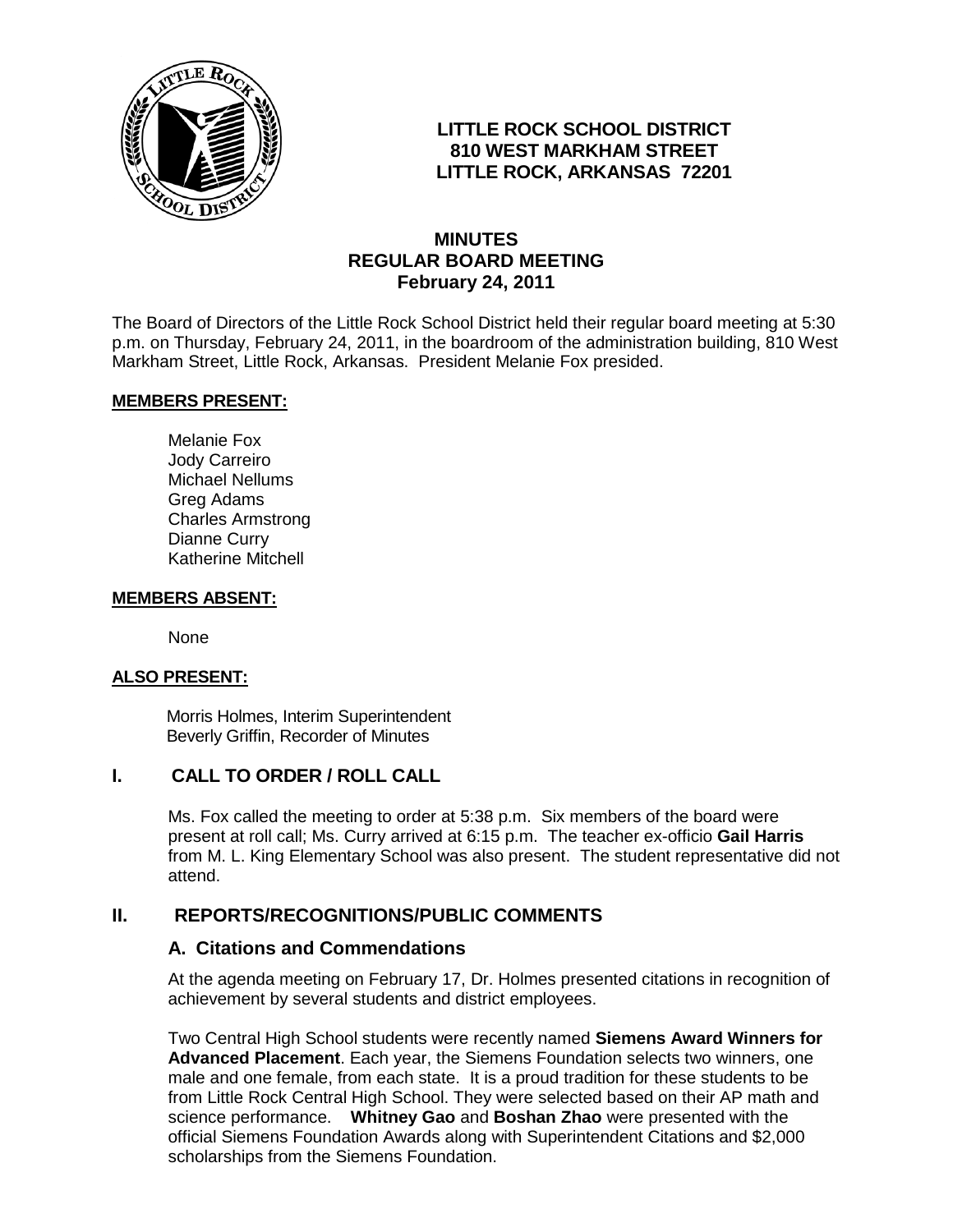**Coach Johnny Johnson**, the district's Athletic Director, was recently inducted into the **Sports Hall of Fame at the University of the Ozarks**. It was noted that he was the basketball coach at the University of the Ozarks from 1990 to 2001, winning a record high 173 games during his eleven seasons. He was named Conference Coach of the Year in 1993 and again in 2000. Coach Johnson was named Athletic Director of the Year in 1997, and he currently serves as President of the Arkansas High School Administration Association and as an advisor for the Baptist Health System's Healthy Children Initiative. Dr. Holmes presented a superintendent's citation in recognition of these honors.

Each year, teachers in the Little Rock School District strive to achieve the highest level of certification possible for their profession from the **National Board for Professional Teaching Standards**. This process takes several years to complete, and many of those seeking certification do not earn it on their first attempt.

This year, twenty teachers in the LRSD achieved National Board Certification. These teachers were introduced and presented with a citation in recognition of their achievement: **Ashley Atkins**, Fulbright Elementary; **Brandi Bailey**, Forest Heights Middle; **Holly Brown**, Williams Magnet Elementary; **Terri Cross**, Williams Magnet Elementary; **Alisa Dixon**, Jefferson Elementary; **Terri Finkbeiner**, Jefferson Elementary; **Keysha Griffith**, Roberts Elementary; **Timothy Hughes**, Central High; **Alvena Jones**, Parkview Magnet High; **Heidi King**, Terry Elementary; **Marie Mendillo**, Parkview Magnet High; **Christopher Olson**, J.A. Fair Magnet High; **Mary Katherine Parson**, Central High; **Julie Shelton**, Roberts Elementary; **Mary Shollmier**, Parkview Magnet High; **Claudia Smith**, Dunbar Magnet Middle; **Kellie Smith**, Mann Magnet Middle; **Matthew TerAvest**, Hall High; **Shauna Thomas**, Forest Heights Middle; **Margaret Wang**, Booker Magnet Elementary

## **B. Update: Volunteers in Public Schools**

**Debbie Milam** reported briefly that schools are documenting their number of volunteer hours which are due to the ViPS office on or before March 15. She encouraged those who volunteer in the schools to report their time either at the local school or online at the LRSD website. Volunteers will be recognized at the *Evening for the Stars*, on April 26, 5:30 p.m. at Philander Smith College.

## **C. Little Rock PTA Council**

**Sandy Becker** reported that the February Founders Day program was very successful. The next meeting is scheduled for Tuesday, March 8, at Washington Magnet School.

## **D. Little Rock Education Association**

**Cathy Koehler** welcomed staff members from the Arkansas Department of Education who were present to provide a report to the board later in the agenda.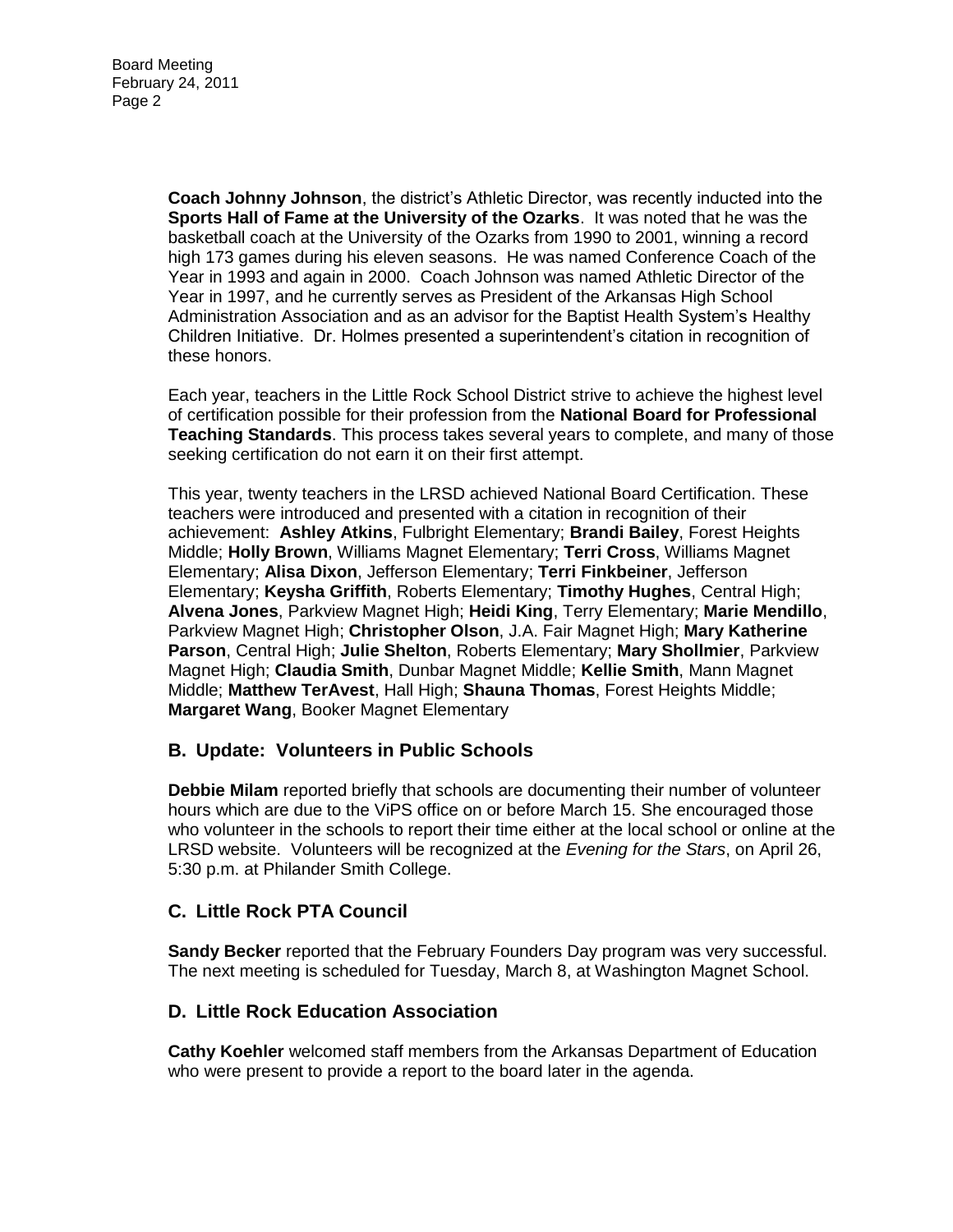Ms. Kohler asked the board to consider an inclement weather policy for employees. She reported too many questions had come out of the recent school closings due to inclement weather and the issues surrounding travel and safety of employees trying to get to work.

She asked the board to support the salary agreement which will provide a 1.5% raise and an additional contribution to the employee health care benefit. She reported the association membership had voted on Tuesday to ratify the tentative agreement. They also supported the administration's recommendation to hold a full day of school on March 18 to make up one of the snow days.

Addressing Arkansas Education Commissioner Tom Kimbrell, she asked if the state would consider adjusting the spring testing calendar to allow additional time to make up instruction lost due to the inclement weather.

She closed by expressing disappointment that the issue of providing bonuses through the education jobs fund was not on the agenda at this meeting. She expressed confidence that it would be presented and supported by the board at the March meeting.

## **III. REPORTS AND COMMUNICATIONS**

#### **A. Remarks from Board Members**

**Mr. Adams** welcomed Gail Harris, the teacher ex officio and reported that she had taught his son at M.L. King Elementary.

**Mr. Nellums** greeted audience members from the Arkansas Department of Education, some of whom he knew from the Pulaski County School District.

**Dr. Mitchell** expressed appreciation to the ViPS staff for the work they do in recruiting volunteers for the LRSD. She reported that she served on that board, and was aware firsthand of the work they do to support the schools with volunteers.

Dr. Mitchell also thanked the employees who had waited patiently for their raises. She encouraged parents to become involved in the educational process of their children, and noted the importance of working together to build a strong alliance between the schools and the homes. She reminded listeners that there is information available at the schools and at the Instructional Resource Center to help parents work with their children at home. She noted the Computers for Kids program which makes computers available for those who cannot afford to purchase a new computer.

**Mr. Armstrong** welcomed audience members, and stated he was pleased to see the members of the ADE present. He expressed appreciation for their support and gratitude for being able to depend on them to support LRSD efforts to close the achievement gap.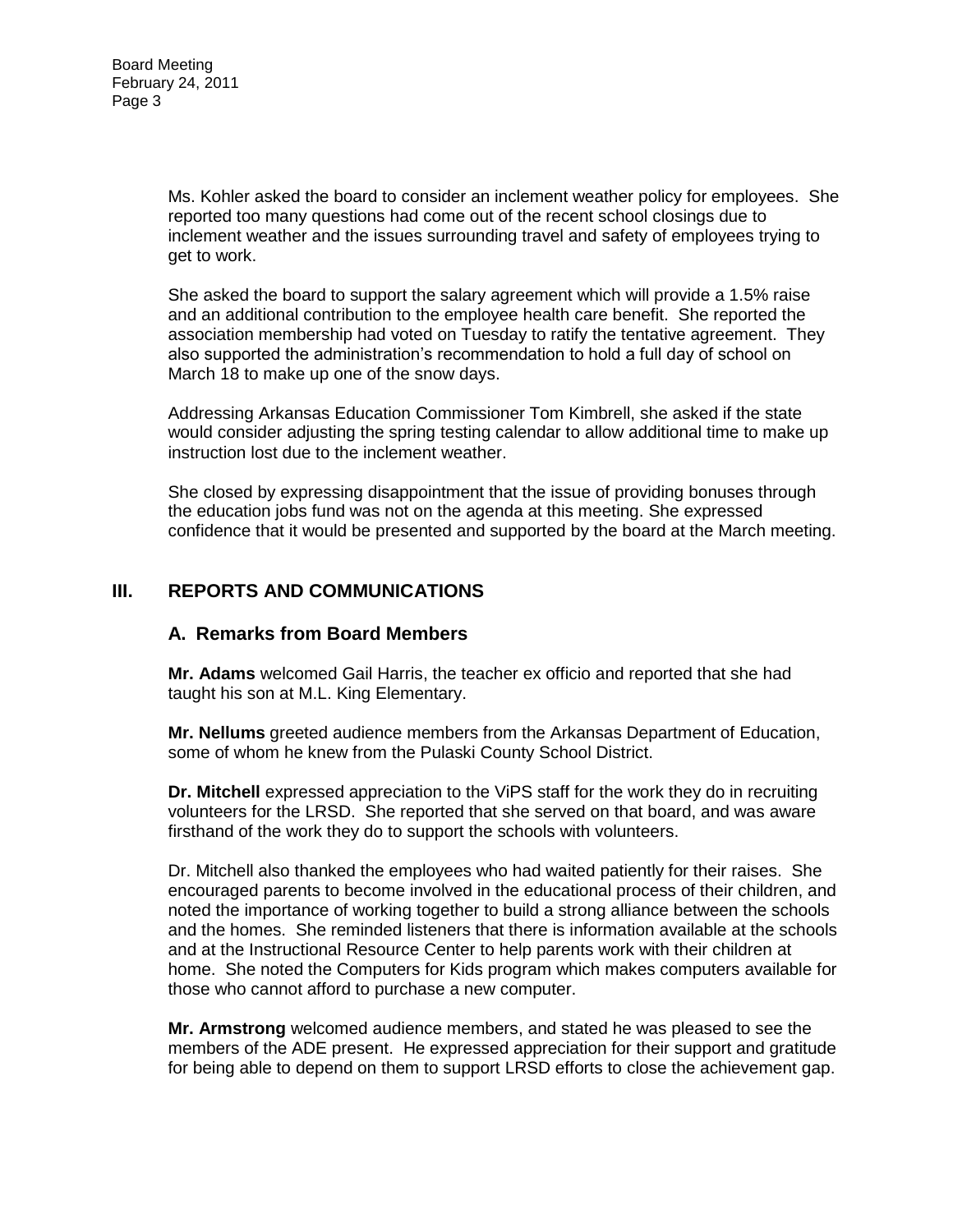He reported that he had attended a meeting of the Chamber of Commerce, along with Dr. Holmes and Mr. Glasgow, for the purpose of reviewing and discussing implementation of the Strategic Plan. He assured the audience that the goal remains that every student will read on grade level by the third grade. Students not only have to pass, but they have to be ready to succeed after high school even if they aren't planning to attend college.

**Mr. Carreiro** recognized student musicians from Parkview, Central and J. A. Fair, who participated in All-State competitions over the previous weekend. LRSD was well represented in all areas, including choir, jazz band and orchestra. He also congratulated seven teams from the LRSD who were participating in *Destination Imagination* competition in Conway on Saturday. He also encouraged the audience to support the district's basketball teams who are competing in the state tournament beginning next week.

**Ms. Fox** reported that *Parenting* magazine, which annually sponsors the national *Moms Congress*, had once again selected a parent from the LRSD to attend the conference. Michelle Easter, PTA president from Carver Elementary, will represent Arkansas. Ms. Fox was the Arkansas delegate last year, and reported her attendance resulted in resources, books and other materials for the LRSD.

Ms. Fox also reported that she had attended a U. S. Department of Education conference in Denver, along with Dr. Holmes and Cathy Kohler. This conference emphasized the importance of working collaboratively with classroom teachers to improve student learning.

# **B. Legal Update**

Mr. Heller discussed the recent ADE directive regarding redrawing school election zones and the section which states representatives from all zones would be required to run for election in 2012. The law and the directive were confusing, and Mr. Heller reported there would be an exception to the reelection of board members in school districts where the elections are governed by the Voting Rights Act, or those which had been declared to be in compliance with the Voting Rights Act. He reported that the Arkansas Supreme Court recognized these exceptions in 2003, and it was his belief that the district would not be required to elect seven new members, but only to elect representatives from those zones currently scheduled for election in 2012.

He reported that the attorneys would work with UALR and Metroplan to determine the current LRSD population and develop a recommendation that would make only the smallest adjustments to the current zones in order to remain in compliance with the law.

Mr. Heller also reported briefly on the filings in the desegregation case regarding the district's questions on approval and operations of charter schools. The lawsuit is in discovery, and we have answered to a point, but he didn't believe we had all the information needed in order to respond completely. The state had objected to a subpoena requesting information, and the judge has decided to hold discovery in abeyance until the North Little Rock and Pulaski County districts are declared unitary.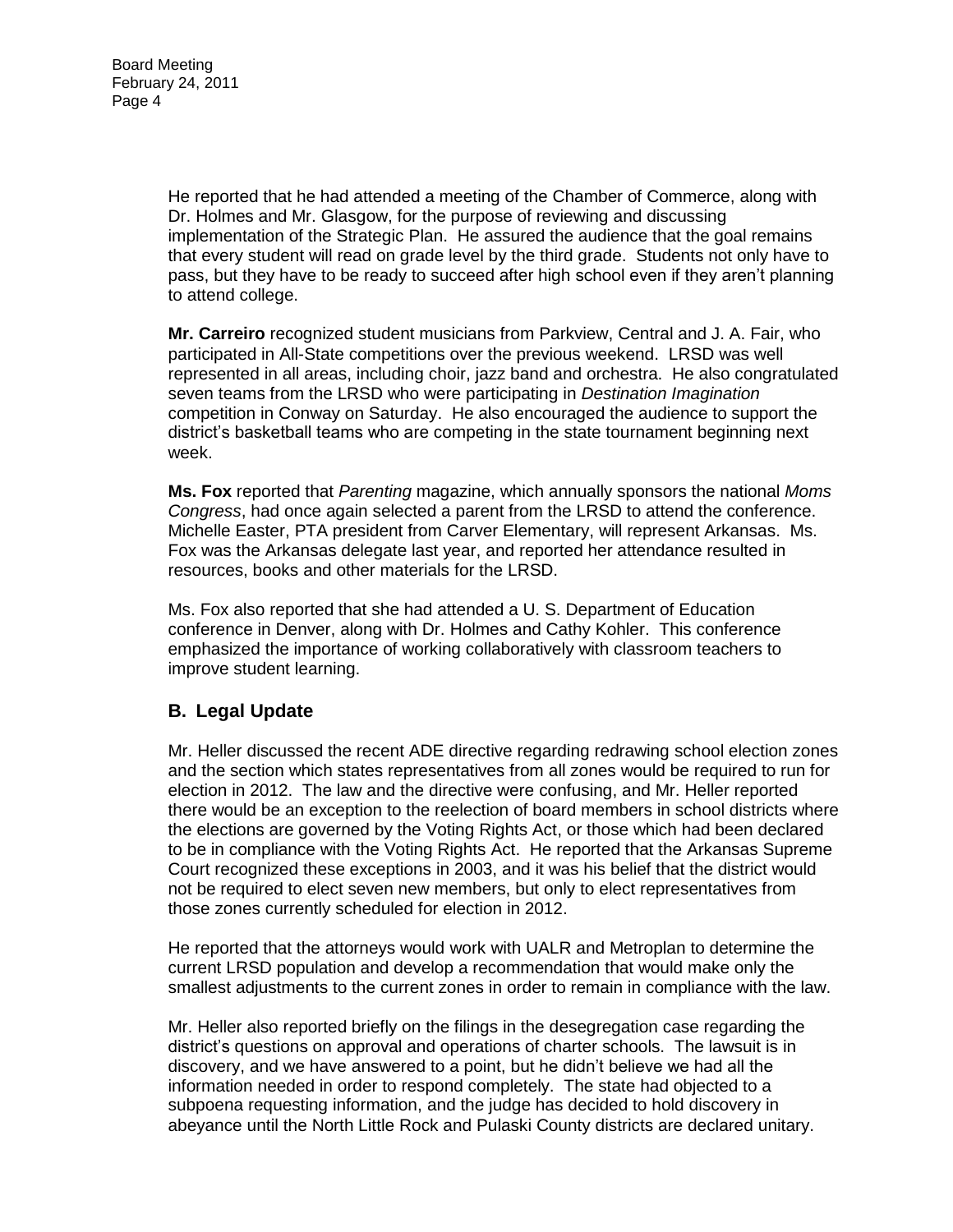## **C. Update: ADE / School Improvement**

Arkansas Department of Education staff members, Tony Wood, Phil Goff, Charity Smith, Tom Kimbrell, Laura Bednar, Phyllis Stewart and Beverly Williams were present to report and provide information on the district's receipt of federal school improvement grant funds. These grants will provide around \$40 million dollars for intensive improvement efforts in seven schools in Arkansas.

ADE staff is mandated to provide assistance and support in monitoring the implementation of the grant criteria for school improvement. It was noted that the application process was very difficult and the deadlines provided a very short turnaround time for getting the applications to the U. S. Department of Education. In the LRSD, Cloverdale Middle, Hall High and J. A. Fair High were successful in their applications for approximately \$18 million.

The ADE leadership team reported their role in the process was to assist the schools in securing the grants and also to continue to support the schools in implementing the plans as stated in the applications. The grants were intended to provide unique opportunities to support student learning and achievement through professional development, innovative instructional methods, and appropriate evaluation, monitoring, and tracking of progress.

Dr. Kimbrell thanked Dr. Holmes for stepping in to fill a leadership role in the LRSD. He expressed belief that Dr. Holmes understood the importance of monitoring the progress of the grants and making a significant contribution to the success of the students in these schools.

Dr. Laura Bednar spoke to the board, and thanked Ms. Fox for earlier comments regarding board support for student success. She also noted the importance of involving parents and the community in forming a spirit of cooperation within the school families.

Dr. Bednar reported there were successes in each of the schools where the grants are being implemented. However, it is of utmost importance to stay within the specifics of the grants and to ensure the things proposed in the statement of assurances of the grants are being implemented with fidelity. The grants require a high level of leadership at all levels, but they also provide an opportunity to try innovative strategies to assist students. It was noted that if there were any aspects of the grant that weren't being implemented or could not be done, there is a process to revise the application and redirect the money to more effective strategies.

Dr. Bednar expressed confidence that with the appropriate levels of support, the LRSD schools would begin moving in the right direction. The grants provide focus and an opportunity to focus on the things that will make a difference with the varying student populations.

Dr. Holmes thanked ADE representatives for being at the meeting and for their willingness to support the LRSD in their efforts to implement the grants successfully. He accepted the challenge as an opportunity to take all the varying factors of school operation, collapse some of the things that are unnecessary, and to focus on the things that will result in success.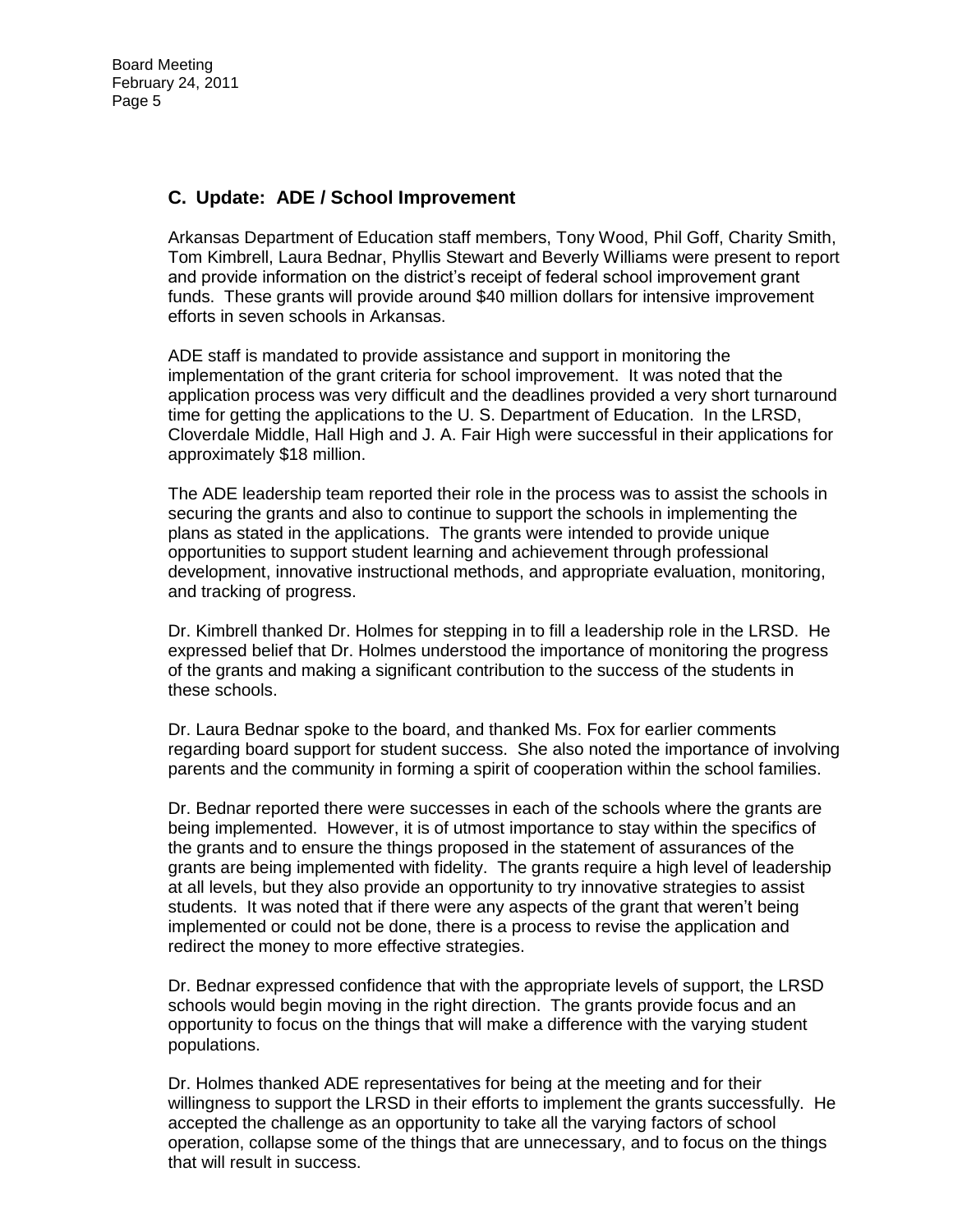Dr. Holmes reported that he had spent a considerable amount of time with the district grant writer, Linda Young, seeking perspective on the requirements of the grants. He introduced principals, Mr. Myton from J.A. Fair, Ms. Blaylock from Hall High, and Mr. Vinson from Cloverdale Middle. He also recognized members of the staff from those schools who were present.

Dr. Holmes notified the board that he would be developing a response to the ADE monitoring reports, and that he would provide copies for the board when they were complete. The monitoring visits are to be done quarterly or on an as-needed basis to ensure the appropriate resources are provided.

## **D. Second Quarter Reports from Schools on Improvement and from School Improvement Specialists**

Dennis Glasgow reported to the board and reviewed the reports from the school improvement specialists included in the agenda. He noted that twenty-eight (28) LRSD schools are designated in some level of school improvement. The school improvements specialists meet and report to the superintendent each month and report to the board quarterly. Twenty-one of the district's 29 elementary schools are designated as either "achieving" or in "alert" status.

Richard Mills, principal at Geyer Springs Elementary School, reported the focus at Geyer Springs was on the mathematics priority of their School improvement plan. He stated that his staff had reviewed past test scores, identified individual students' weaknesses, and set a goal for achievement. They work together to monitor progress and reevaluate the needs of the students on a regular basis.

Ms. Curry asked about past problems with open response questions on the tests, and whether appropriate professional development was being provided. Mr. Glasgow responded that there was a step-by-step process for focusing on open response items and that strategies to encourage students to work through the open response portion of the tests have been implemented.

School Improvement Specialist, Shekita McKissack, currently serves Dunbar, Forest Heights and Henderson Middle Schools. She reported her role as one of support and accountability to the principal and other school-based personnel. She briefly discussed the Scholastic Audit process which helps to identify the resources appropriate for the students in a particular school. A review of the Scholastic Audit provides a determination for the principal of where to begin and how to fit all the pieces together to support the individual student learner.

Ms. Fox asked for more consistency within the quarterly reports from the specialists. She stated that although the reports are necessary and helpful, they aren't evenly formatted and are sometimes difficult to understand.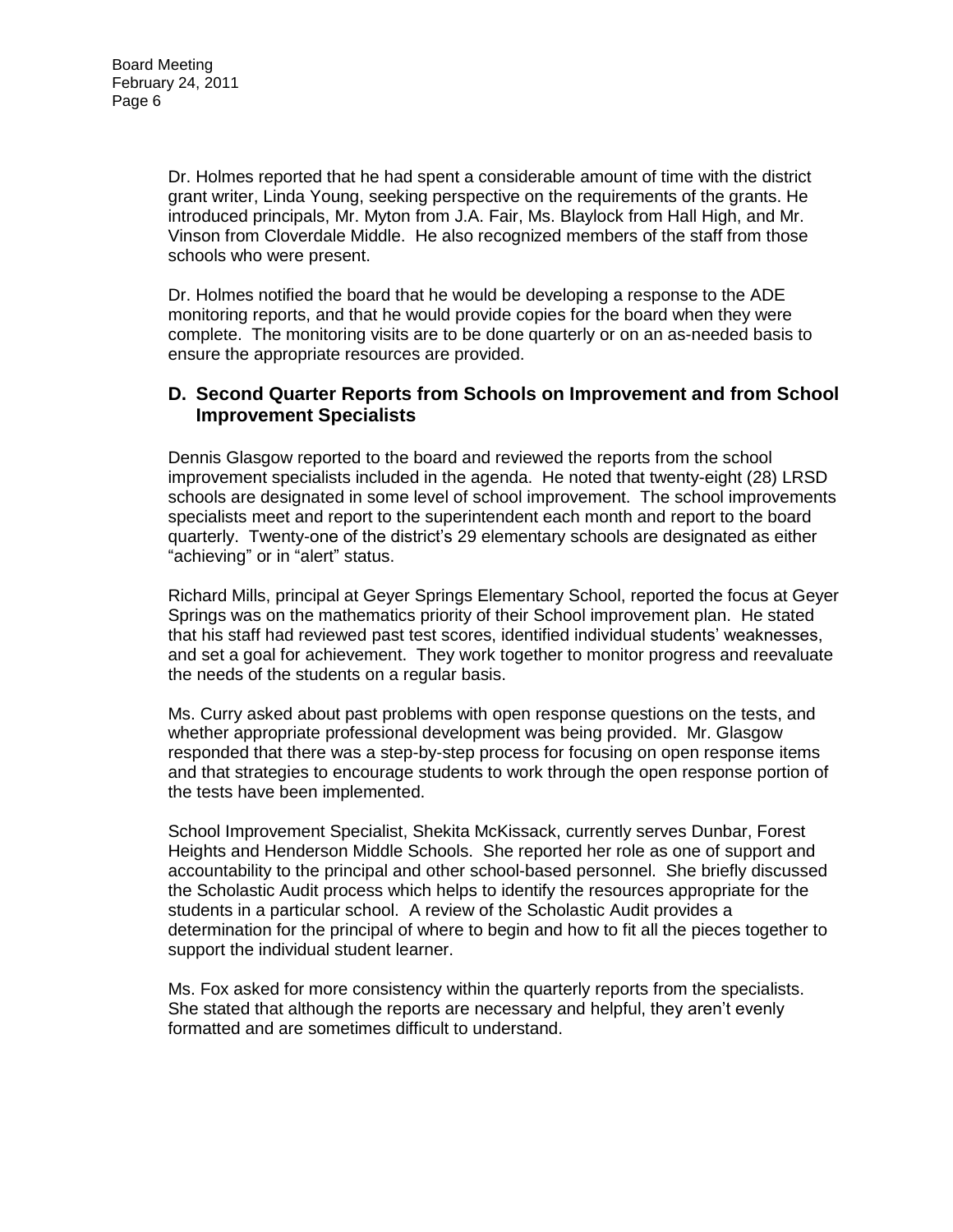# **E. Update: Middle School Task Force**

Mr. Babbs reviewed the report provided in the board's agenda. Six priorities had been identified by the Middle School Task Force as a result of input from the PTA focus groups. Each elementary and middle school PTA's conducted parent surveys and the results were included in the report.

Mr. Carreiro emphasized that although the survey provides information, it wasn't a statistically sound survey and was intended to identify areas that need further discussion and review at the middle school level. He also reported that the middle school visits conducted a few weeks earlier had provided more information for him in one day than he ever realized prior to those visits.

Mr. Armstrong agreed with Mr. Carreiro's comments and said he had learned what parents are most concerned about and what the board and the district can do to address those concerns. He acknowledged that middle school is a challenging place for students and also a difficult place to work for teachers.

Dr. Holmes addressed the issues regarding the drop in attendance at the middle school level. He noted that parents in west Little Rock remove their children from LRSD schools at the middle level. They place their children in private, parochial or charter schools, and then some return to the LRSD for high school. West LR parents are demanding a middle school, and it was noted that the board had agreed to look for land in the western part of the city for a middle school several years ago.

Dr. Mitchell discussed the problems of poor perception at the middle level. Some parents believe that the schools aren't safe, aren't providing a quality education, and aren't as well maintained as schools in the western part of the city. She also noted that it would take millions of dollars to build a school, but in the meantime the LRSD should be ensuring that the schools we currently operate are attractive and well-maintained.

Mr. Adams agreed with Dr. Mitchell's remarks and said that he supports the effort to look for land in the west for purchase, but that parents have a sense of urgency in addressing the need for middle school options. He also appealed to parents to really look at the schools and stated that the current perceptions aren't based on reality. He reported that good things are happening at Forest Heights, but they aren't being made known. He asked that middle level students be tracked in the coming years and that an effort be made by the board and the administration to build the middle school reputation to make the schools attractive to students.

Mr. Nellums spoke to the reality of the "have-nots." The city is moving west, so new schools are eventually needed in the west. However, most families in the inner city don't have an option to move their children out of the public schools. Therefore, there has to be an effort to improve the infrastructure of the schools in the inner city to make them more attractive to the families.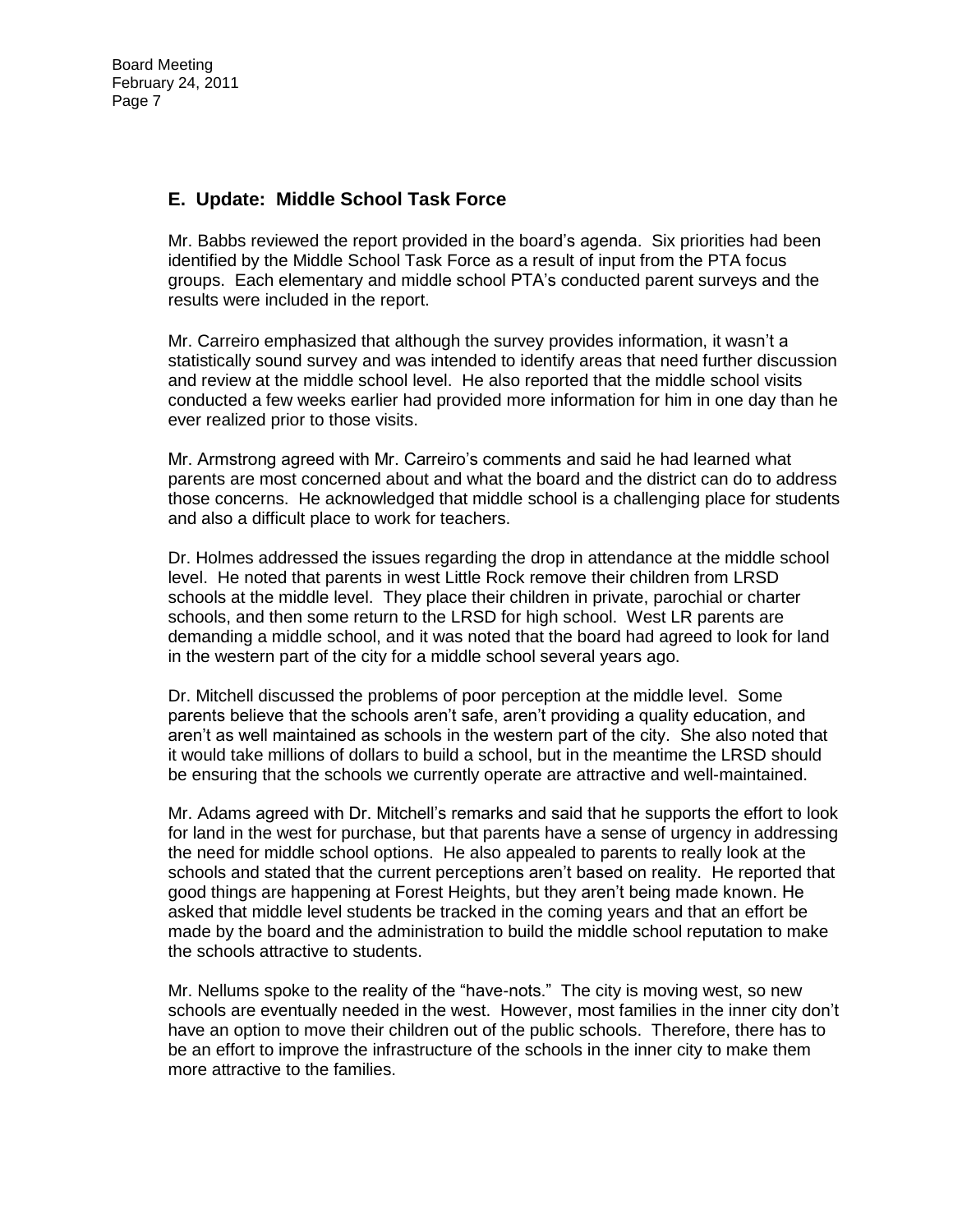## **F. Update: Hall High School**

Hall High School Principal Ann Blaylock presented an overview by PowerPoint presentation which highlighted the mission statement and operational goals at Hall High School. She invited board members to visit Hall and reported that she was very proud of the things going on at Hall. In addition to Ms. Blaylock, Hall High teachers, students, and parents were present to speak to the board. Hall currently houses 1278 students.

Parent Kevin Scribner reported that he has had five students who attend or have attended Hall High School. One son is currently enrolled in college out of state; his daughter attends ASU, majoring in psychology. He reported that both had made the dean's list and were achieving in their post-secondary education. He reported his personal experience was that Hall teachers were accessible to parents and supportive of students. He was pleased to report that all of his children had attended Forest Heights Middle School. He agreed with previous comments that Forest Heights is a good middle school, but he acknowledged that the perception isn't what it should be. He encouraged parents to go into the schools to see for themselves.

Teacher Tracy Mason reported there were currently 70 students at Hall enrolled in the AVID program. She stated the first class of seniors who have been in the AVID from the  $8<sup>th</sup>$  grade would graduate this year. All of them have a 3.0 or higher grade point average. They are all enrolled in AP classes, and are beginning to receive and accept scholarships for admission to multiple colleges. At this time 50% of the class will qualify for a scholarship, and she was pleased to report that Hall High School teachers contribute financially to support these scholarships.

Taylor Luckadue, student council president, expressed pride in her school She reported that Hall is one of the best schools in the LRSD. She discussed the rewards systems and the wearing of the orange vest, which prevents students from being in the hallways without permission.

Miquel Ramos, an ESL program participant, spoke highly of the teacher support system and the encouragement he received in his efforts to succeed at Hall.

Jose Morales, also an English language learner, reported that he participated in football and soccer. He reported that all teachers help students in the ESL program to keep moving forward as one instead of feeling separated from the group.

Ann Blaylock closed by mentioning the greatest areas of need at Hall: updated computers and an expansion of the Hall High attendance zone to make it a more true neighborhood school.

*The board took a brief recess at 8:05.*

## **G. Update: Safety & Security**

Mr. Babbs reviewed the Safety and Security report provided in the board's agenda which compared statistics from the 2009-10 school year with the 2010-2011 school year. Mr. Carreiro asked that the information be extracted and a discipline report be provided for next month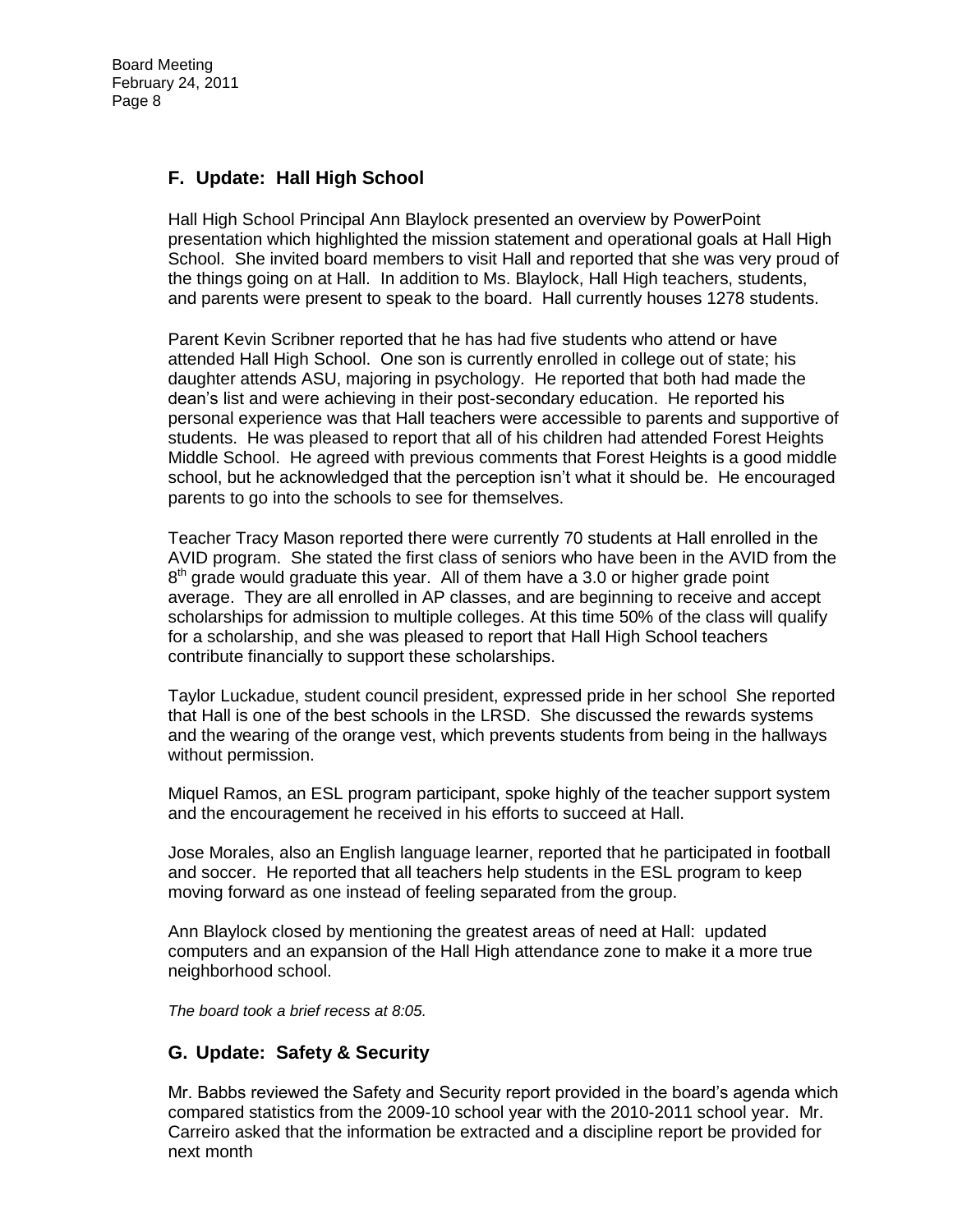## **H. Internal Auditors Report**

Mr. Becker's report was provided as part of the board's agenda.

# **IV. APPROVAL OF ROUTINE MATTERS**

## **A. Minutes**

Minutes from the regular board meeting held on January 27, 2011, and from a special meeting held on February 3, 2011, were presented for review and approval. Mr. Armstrong made a motion to approve the minutes as corrected. Ms. Curry seconded the motion and it **carried unanimously**.

## **V. ADMINISTRATION**

## **A. Proposed Contract between LRSD and Connect Arkansas**

Mr. Becker presented a proposal and asked the board to approve entering into a contract with Connect Arkansas to provide used but refurbished computers for children and families who can't afford new computers.

Mr. Becker responded to questions concerning the physical movement of computers, noting that it was the intent to contract with a nonprofit entity to provide this service. In addition, the position of coordinator of the program would be built into the budget as a half-time position. Mr. Becker would oversee the contract, but someone else would oversee the project.

He discussed the program at Metropolitan which includes a teacher computer programmer who trains the students to refurbish the computers. It was noted that the district would not assume any financial responsibility and the contract would cover the costs.

Mr. Heller was present to respond to questions regarding the contract. He noted that Connect Arkansas planned through this contract not only to provide computers to people who don't have them, but to also teach people who don't know how to use computers. They are buying used computers from us, teaching people to use them, and then distributing the computers to low income families.

Dr. Mitchell made a motion to approve the Connect Arkansas contract. Mr. Armstrong seconded the motion, and it **carried unanimously**.

# **VI. SCHOOL SERVICES**

## **A. Felder Academy: Update and Recommendations**

Dr. Holmes reviewed the information on Felder Academy provided in the board agenda. Mr. Babbs was asked to review the options being proposed for Felder.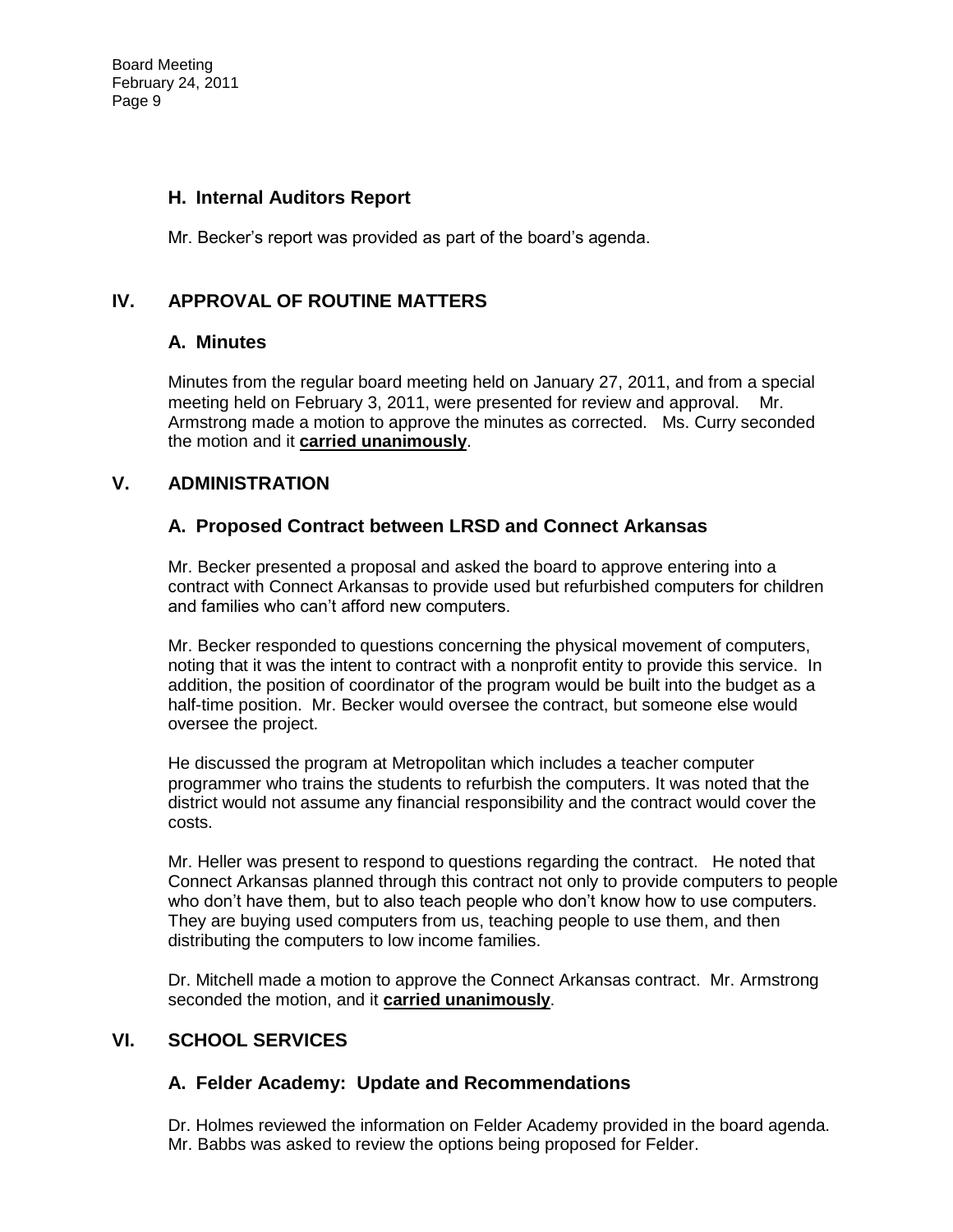One option would close the school, and the other two options would keep Felder open but operating under different enrollment and operational guidelines.

Mr. Babbs reviewed the report presented within the agenda. Felder was approved to operate as an ALE charter school in the 2004-05 school year, and originally opened as a Tri-District Charter School. The North Little Rock and Pulaski County School districts contributed to the operational expenses with support from the Pulaski County Juvenile Court system and the Pulaski County government.

Pulaski County pulled support for the ALE, and began serving their students within a separate alternative environment. Felder is currently in the second year of a three year charter agreement, with financial support from the Little Rock and North Little Rock School districts.

Enrollment information was provided in the agenda. Board members asked for information regarding continued operation of separate middle and high school alternative facilities. They requested financial information regarding the possibility of merging Hamilton and Felder into one facility, and also a review of the facility requirements if that was to be an option.

It was noted that a request to revoke or rescind the charter at Felder would have to go before the Arkansas Board of Education for approval. If the board decided to close Felder or to modify the grade level configuration of the students being served at Felder that request would be referred to Mr. Heller for advice on filing a request with the state.

Mr. Bailey responded to questions regarding the budget, noting that funding is based on per pupil cost and the rate of attendance. Although the enrollment figures appear stable, the attendance rate is not as consistent as it should be to support the operations. He reported that all revenue for Felder is accounted separately within the district's budget for auditing and reporting purposes.

Mr. Nellums requested options to provide financial detail on possible savings of separating middle and high school alternative programs. He asked Dr. Holmes to explore the possibilities and viable options and to bring information to the board for further discussion. He would like to see as much information as possible regarding potential savings and future costs.

The board also requested information on the cost of closing Felder completely, and a report of how many adjudicated youth are attending Felder at this time.

## **B. Update: Racially Identifiable Scholarship Program**

A report on the administration of the Racially Identifiable Scholarship program was included in the board's agenda. The criteria for eligibility for these scholarships were included and are also available on the LRSD website. Mr. Babbs responded to questions.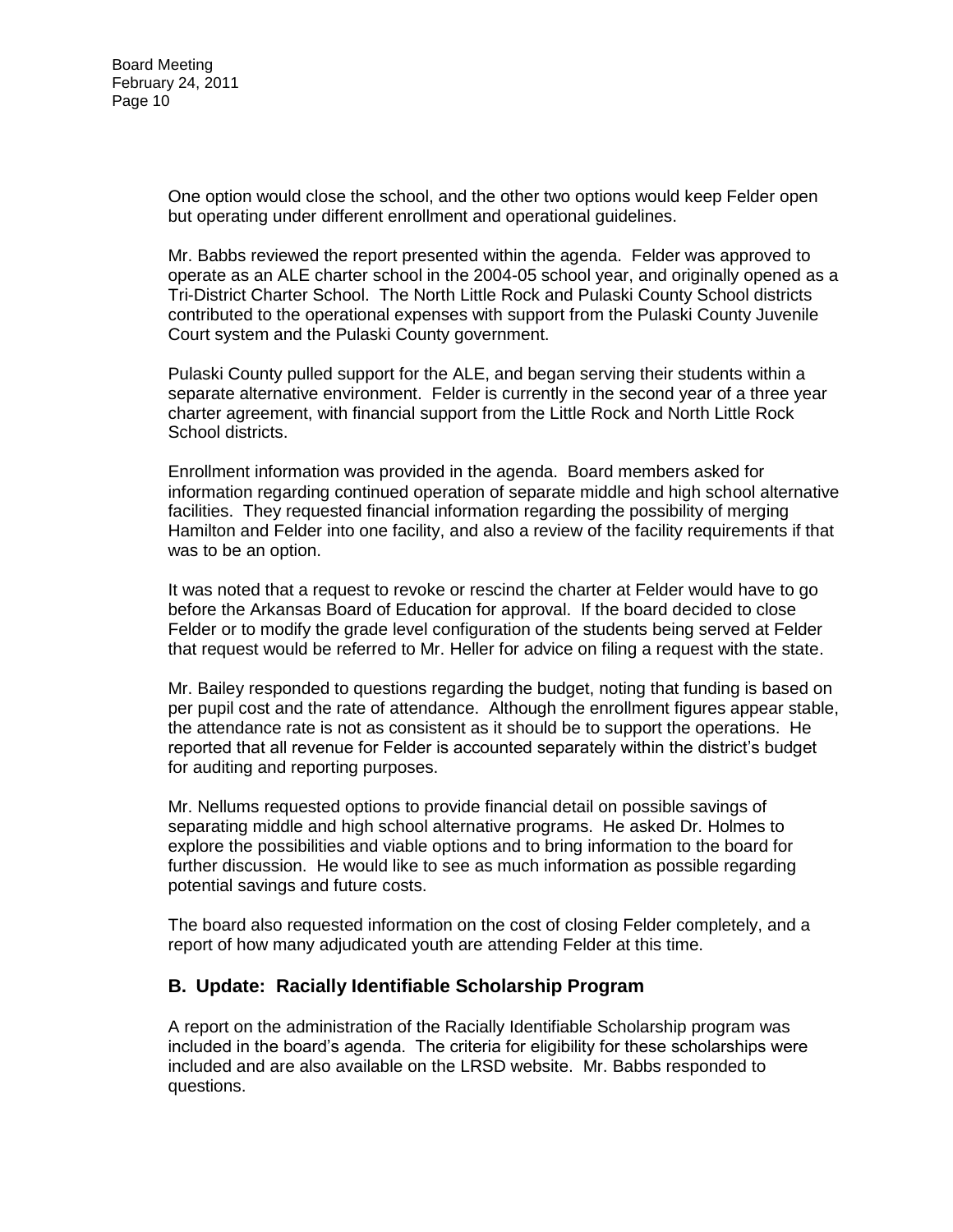#### **VII. HUMAN RESOURCES**

## **A. Personnel Changes**

Routine general personnel changes were printed in the board's agenda. Dr. Mitchell made a motion to approve; Ms. Curry seconded the motion and it **carried unanimously**.

## **B. School Calendar Modification – Inclement Weather Make-Up Day**

David Hartz reviewed the recommendation to make up a snow day on March 18, which is currently on the calendar as a teacher record day. Students would attend a full day of school on that day. The remaining days would be added to the end of the current calendar. Mr. Armstrong moved approval, Mr. Carreiro seconded the motion and it **carried unanimously**.

On a related note, Mr. Hartz reported that the governor had signed legislation that will allow school to start earlier, prior to August  $19<sup>th</sup>$ . He is reviewing the proposed 2011-12 calendar to see if school can begin on August  $15<sup>th</sup>$  or  $16<sup>th</sup>$  in the LRSD. That proposal will be presented for the board's review and approval in March.

#### **C. LRSD and LREA Proposed Salary Recommendations 2010-2011**

Dr. Holmes presented a recommendation to provide an across the board salary increase in the amount of 1.5% retroactive to July 1, 2010. Mr. Nellums moved to approve the superintendent's recommendation and Dr. Mitchell seconded the motion.

Prior to the vote, Mr. Carreiro expressed disappointment with the district's negotiating team. He noted that the Board had approved a Strategic Plan that clearly stated the objective to raise the starting salary of teachers. By all present evidence, the negotiating team did not take any of the Strategic Plan's recommendations regarding teacher salaries into consideration with the current proposal.

Mr. Armstrong agreed with Mr. Carreiro and asked that the administration begin planning a revised salary scale that would allow room for a greater increase at the lower levels of the scale.

Mr. Nellums also expressed concern with the district's negotiating team, saying that true progress is being hampered by the current type of negotiation. He asked that in the future, the negotiating team confer with the board during negotiations and make a greater effort to develop a plan that will take us where the Strategic Plan says we want to go.

Ms. Fox suggested efforts to "compress" the salary scale and to shorten the distance between the bottom and the top. Current percentage increases only serve to widen the gulf. She noted that there was a current contract with the teachers that runs through 2012. Once that contract expires, the Board will insist on moving in the direction adopted by the Strategic Plan.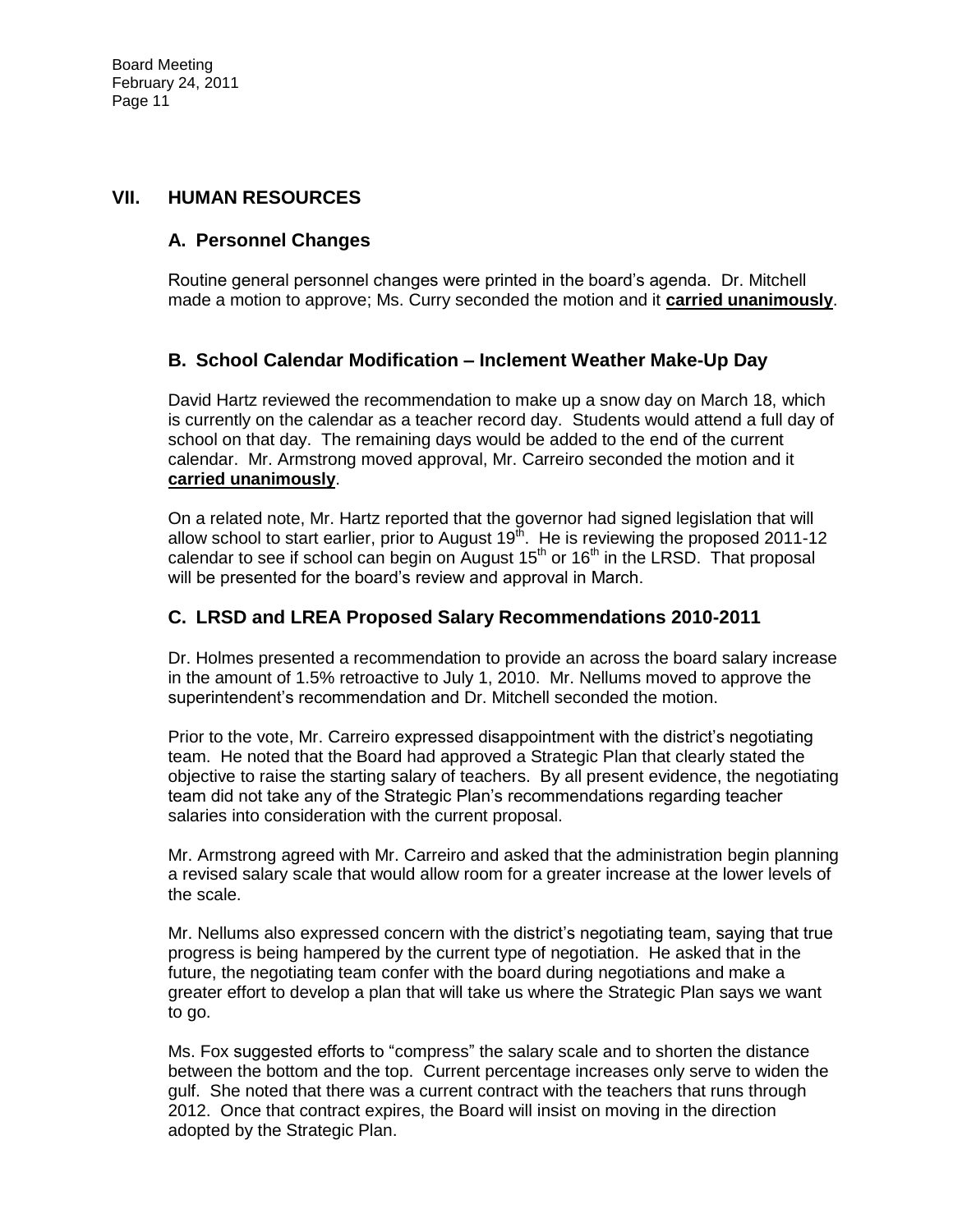Ms. Curry also expressed concern for members of the support staff, who are at the lowest levels of the salary schedule. She stated the ultimate goal is to increase the pay for all employees.

Mr. Adams agreed with remarks from other board members. He stated he was happy the district was able to provide a salary increase, but agreed that there has to be a way to make progress toward our goals

On the 1.5% salary increase, the board **voted unanimously** to approve.

The superintendent recommended providing an increase to the employee's health insurance benefits from \$ 283.00 to \$ 301.44 per month. Mr. Carreiro moved approval. Dr. Mitchell seconded the motion and it **carried unanimously**.

There was a brief discussion regarding the provision of Education Jobs Funds and the possibility of providing a bonus for district teachers and support staff. Action on that issue will be recommended at the March board meeting.

# **VIII. FINANCE & SUPPORT SERVICES**

## **A. Monthly Financial Reports – January 2011**

Financial reports were provided in the board's agenda. Mr. Bailey reported that expenses were tracking as expected.

#### **B. Budget Update**

A tentative budget calendar was attached to the agenda for board's review. Additional budgeting discussions will be held over the next few months.

## **CLOSING REMARKS**

Mr. Nellums commented on the recognition of February as Black History Month. He stated the importance of taking a moment to acknowledge the significant contributions of African Americans to our country, state and our city. He especially thanked members of the community who have advocated for quality public education. Mr. Armstrong agreed, and encouraged recognition of black history throughout the year.

Ms. Fox announced the week of March 7 - 10, when representatives of McPherson and Jacobson would be conducting public forums in conjunction with the superintendent's search. The specific dates will be posted in the media and on the LRSD website.